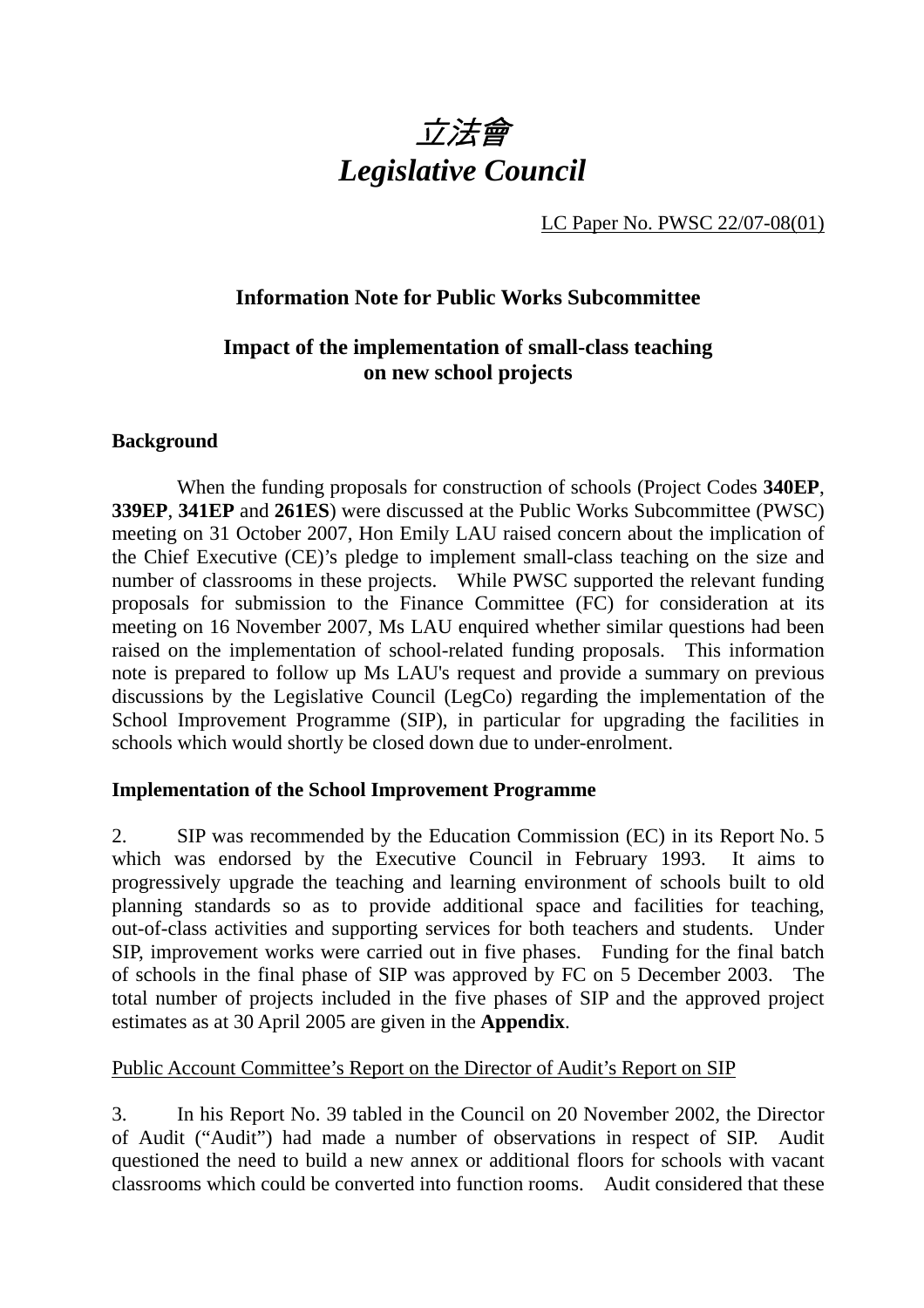vacant classrooms were not expected to be filled due to the decrease in the population of children. Audit also pointed out that five schools included in Phase 5 of the SIP were likely to be closed down, and among them four were considered as schools surplus to requirement. The SIP budget for these four schools was approved in February 2001 at a total amount of \$48.7 million. Audit considered that the need to incur substantial expenditure on the SIP works was questionable, having regard to the short remaining life span of these schools.

4. When the Audit Report No. 39 was considered by the Public Accounts Committee (PAC), members expressed concern about the cost-effectiveness of SIP. They urged the Administration to re-examine SIP plans for schools with many vacant classrooms and shelve SIP works or reduce the scope of the works to be carried out for schools that would be close down in the near future.

#### Deliberations by other LegCo committees on SIP

5. The Administration's proposal for the improvement works for schools in the final phase of SIP was considered by PWSC at its meeting on 29 October 2003. There were concerns that some schools included in SIP might be closed down in the new future due to under-enrolment. Members requested the Administration to critically review the scope of the proposed improvement works, having regard to the remaining life span of the schools concerned. According to the Administration, it had reviewed SIP in the light of the recommendations in the Audit Report No. 39. Members were assured that the proposed improvement works for the schools in question were justified.

6. The question of cost-effectiveness of SIP was again raised at the special meeting of FC to examine the Estimates of Expenditure 2005-2006 held on 12 April 2005. Noting that some schools which had carried out improvement works under SIP stopped admitting Primary 1 students in the school years 2003-2004 and 2004-2005 and might eventually be closed down due to low admission, some members were concerned that the resources allocated for the improvement works would be wasted. They queried the lack of coordination among different government departments in handling these school projects. The Administration's explanation was that as it normally took several years to complete a building project, changes which were not foreseen at the time of project initiation might occur. Nevertheless, the Administration had withheld about 100 SIP projects having regard to the latest forecast of the school-age population. Members however remained of the view that the Administration should review the cost-effectiveness of SIP taking into account the declining school-age population and the overall supply and demand of school places in each district.

7. The subject of disposal and use of vacant school premises was deliberated at the meeting of the Panel on Education on 14 May 2007 during which the unsatisfactory planning of SIP was raised. Members noted with grave concern that some 41 primary school premises vacated as a result of under-enrolment in recent years had undergone SIP incurring a total cost of some \$900 million. According to the Administration,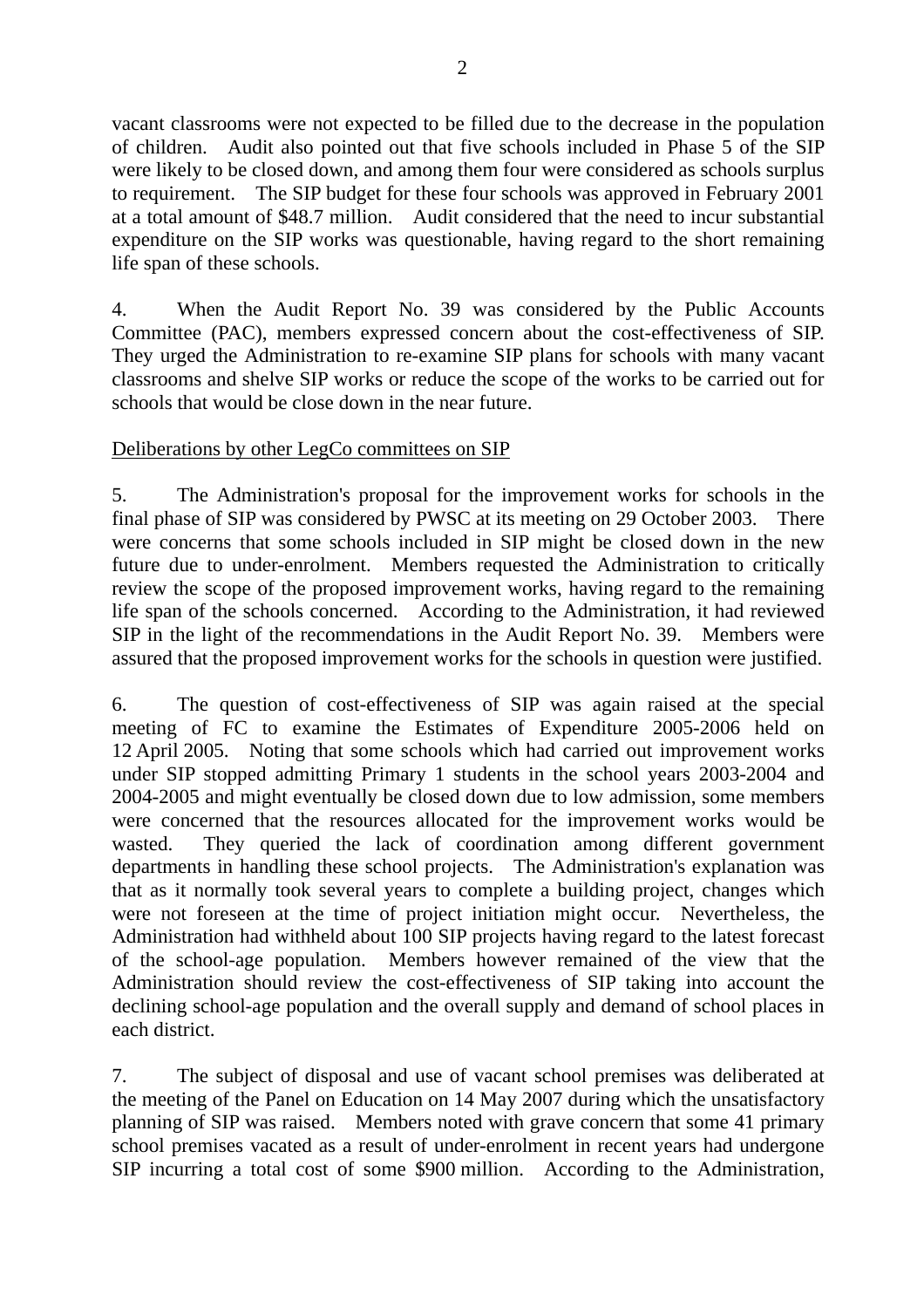while some school premises had become vacant due to unforeseen circumstances, it had strived to make the best use of the premises in a timely manner and the majority of vacant school premises which had undergone SIP would be re-cycled for educational use.

### **Implementation of small-class teaching**

8. In his 2007 Policy Address, CE pledged that starting from the 2009-10 school year, small-class teaching will be implemented in Primary One of suitable public primary schools by phases. By the 2014-15 school year, this initiative will be extended to all classes from Primary One to Primary Six. According to CE, the full implementation of small-class teaching hinges on having enough teachers and classrooms. Therefore the Government needs to be flexible and pragmatic in implementing this policy. The Education Bureau will allow flexibility and fully consult the stakeholders and respect their opinions in formulating detailed implementation arrangements, which are expected to be finalized by September 2008.

9. At the PWSC meeting on 31 October 2007, there was concern that the implementation of small-class teaching might have impact on the size and number of classrooms in the proposed school projects. The Administration was requested to examine whether new design would be required and whether flexibility could be provided to allow for modifying of design for the new schools so as to cater for the possible increase in the requirements for school facilities arising from small-class teaching. In planning new school projects, the Administration should consult the school sponsoring bodies on their views on the implementation of small-class teaching and take these into account before putting the proposals to LegCo for approval.

Council Business Division 1 Legislative Council Secretariat 15 November 2007